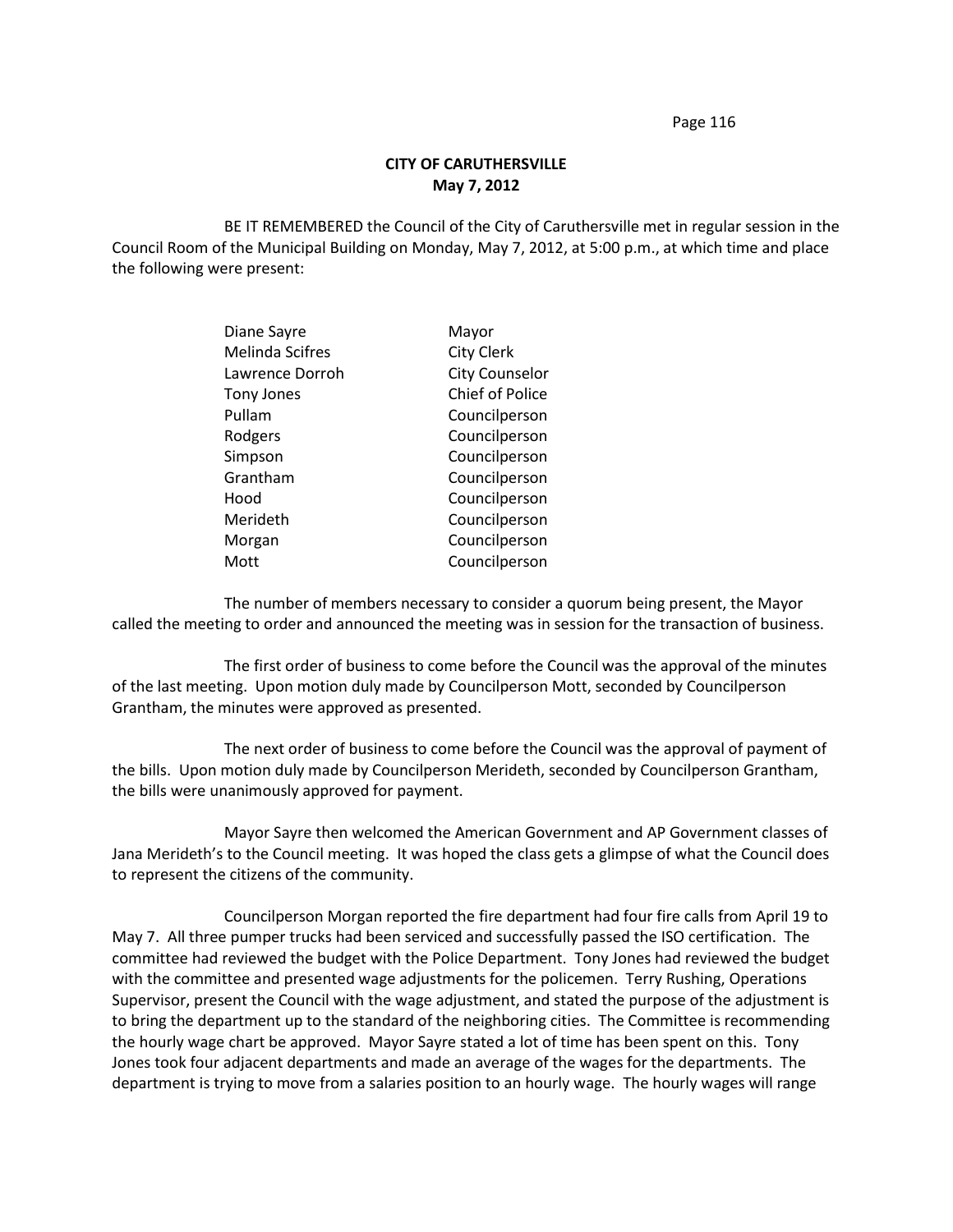from \$11.40 to \$17.54 based on number of years of service. Councilperson Morgan motioned to approve the hourly wage chart, with Councilperson Pullam seconding, and roll call was asked for, which resulted in the following vote:

| Pullam   | Yes | Hood     | Yes |
|----------|-----|----------|-----|
| Rodgers  | Yes | Merideth | Yes |
| Simpson  | Yes | Morgan   | Yes |
| Grantham | Yes | Mott     | Yes |

Councilperson Morgan then reported recommendations for stipends for the Police Officers with rank, as follows:

| <b>Assistant Chief of Police</b> | \$5,000 |
|----------------------------------|---------|
| Captain                          | \$3,500 |
| Lieutenant                       | \$3,000 |
| Lt,/Chief Investigator           | \$3,000 |
| Sergeant                         | \$2,500 |
| Corporal                         | \$1,000 |

Councilperson Mott motioned to approve the stipends, with Councilperson Rodgers seconding, and roll call was asked for, which resulted in the following vote:

| Pullam   | Yes | Hood     | Yes |
|----------|-----|----------|-----|
| Rodgers  | Yes | Merideth | Yes |
| Simpson  | Yes | Morgan   | Yes |
| Grantham | Yes | Mott     | Yes |

Police Chief Tony Jones stated new officers would be on probation for six months, and starting pay would be \$24,000. After a successful probationary period the officer would be increased to \$25,000 per year. Councilperson Rodgers motioned to approve the recommendation, with Councilperson Merideth seconding, and roll call was asked for, which resulted in the following vote:

| Pullam   | Yes. | Hood     | Yes |
|----------|------|----------|-----|
| Rodgers  | Yes  | Merideth | Yes |
| Simpson  | Yes  | Morgan   | Yes |
| Grantham | Yes  | Mott     | Yes |

The next item to come before the Council was the Fire Department salary. Fire Chief Jones stated the engineers are working approximately 192 hours every four weeks. If they work over 212 hours, anything over that is considered time and one-half. A wage has been set up for the engineers as follows: a new hire would receive \$10.00 per hour, and the hourly wage would be capped at 30 years with a maximum of \$15.40 per hour, and is based on the number of years of service. After discussion, Councilperson Morgan motioned to approve the recommendations as stated, with Councilperson Hood seconding, and roll call was asked for, which resulted in the following vote: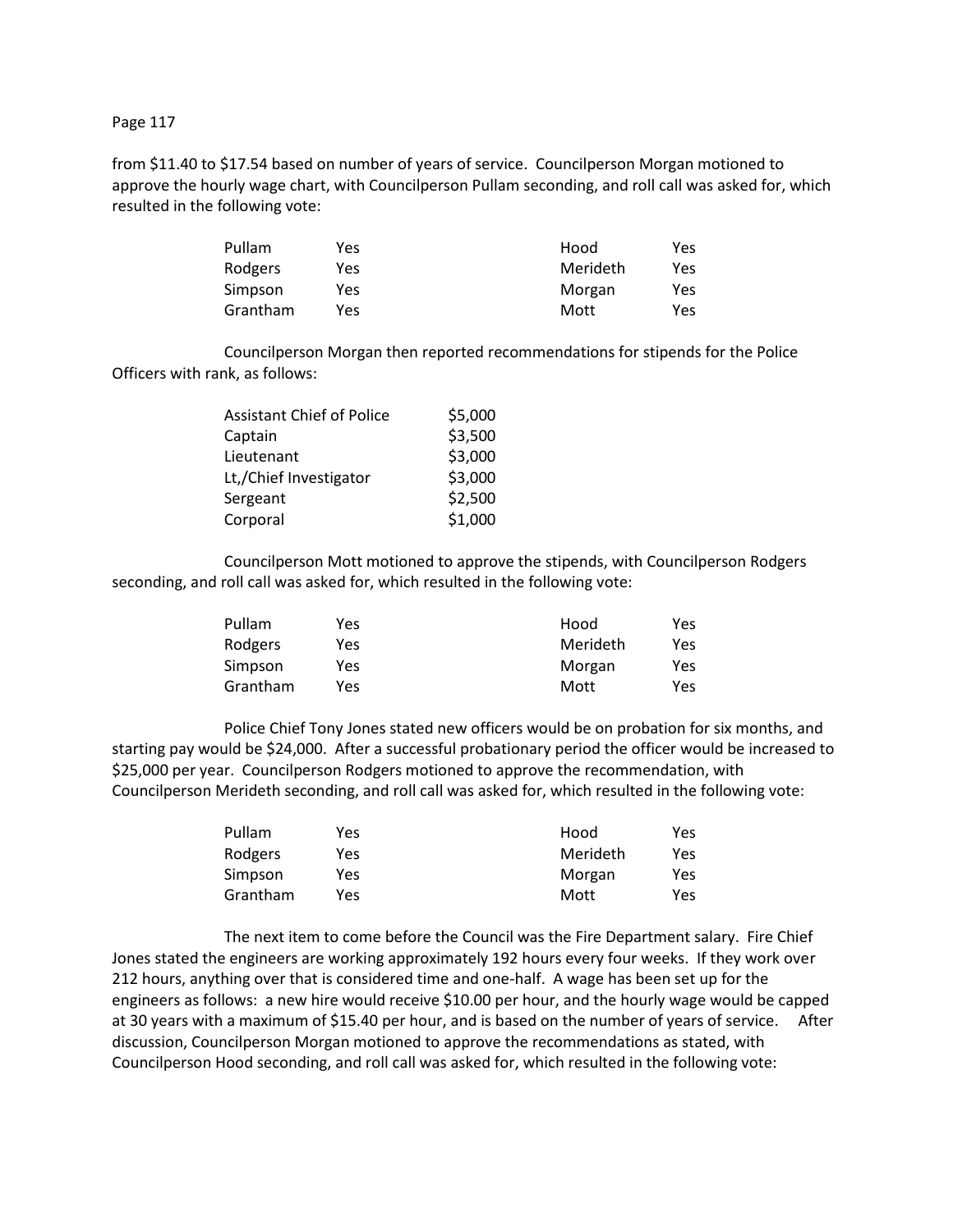| Pullam   | Yes | Hood     | Yes |
|----------|-----|----------|-----|
| Rodgers  | Yes | Merideth | Yes |
| Simpson  | Yes | Morgan   | Yes |
| Grantham | Yes | Mott     | Yes |

The per-call has one change and that deals with the amount of training the firefighter has certified, and the number of years of service. A chart was submitted to the council for the per-call training. Councilperson Merideth motioned to approve the per call rate, with Councilperson Simpson seconding, and roll call was asked for, which resulted in the following vote:

| Pullam   | Yes | Hood     | Yes        |
|----------|-----|----------|------------|
| Rodgers  | Yes | Merideth | <b>Yes</b> |
| Simpson  | Yes | Morgan   | Yes        |
| Grantham | Yes | Mott     | Yes        |

A stipend was also designed for the officers of the department, as follows: Fire Chief - \$5,000; Assistant Chief - \$2,500; Captain - \$1,800; Lieutenant - \$1,200; Emergency Management Director - \$2,500. Councilperson Morgan motioned the stipends be approved as recommended, with Councilperson Hood seconding, and roll call was asked for, which resulted in the following vote:

| Pullam   | Yes | Hood     | Yes |
|----------|-----|----------|-----|
| Rodgers  | Yes | Merideth | Yes |
| Simpson  | Yes | Morgan   | Yes |
| Grantham | Yes | Mott     | Yes |

Captain Coleman of the Police Department was then asked to explain the presentation for the equipment purchased with asset forfeiture funds. Captain Coleman stated the City is fortunate to have the asset forfeiture money. These funds enabled the department to purchase a camera system and recording devices to survey high crime areas. The equipment is being used, and is in operation. The Police appreciate the fact that they were able to get the equipment.

Mayor Sayre then asked the Water and Sewer Committee to meet briefly after the

meeting.

Councilperson Merideth reported the street crews have been cleaning up areas of the city, such as the right-of-way across from the nursing home. The mosquito sprayer has been calibrated, and is ready to be placed into operation.

Terry Rushing reported he is still working on all the houses that he has had under inspection in the past. He is, also, still working on letters for grass.

Terry Rushing then reported funds are remaining in the sales tax budget for the Playground Road. There is approximately \$7,300, and the recreation center needs to purchase a lift in the amount of \$5,500. The lift would be an ADA portable lift for the pool. After discussion, Councilperson Rodgers motioned to approve the purchase of the lift, with Councilperson Merideth seconding, and motion carried.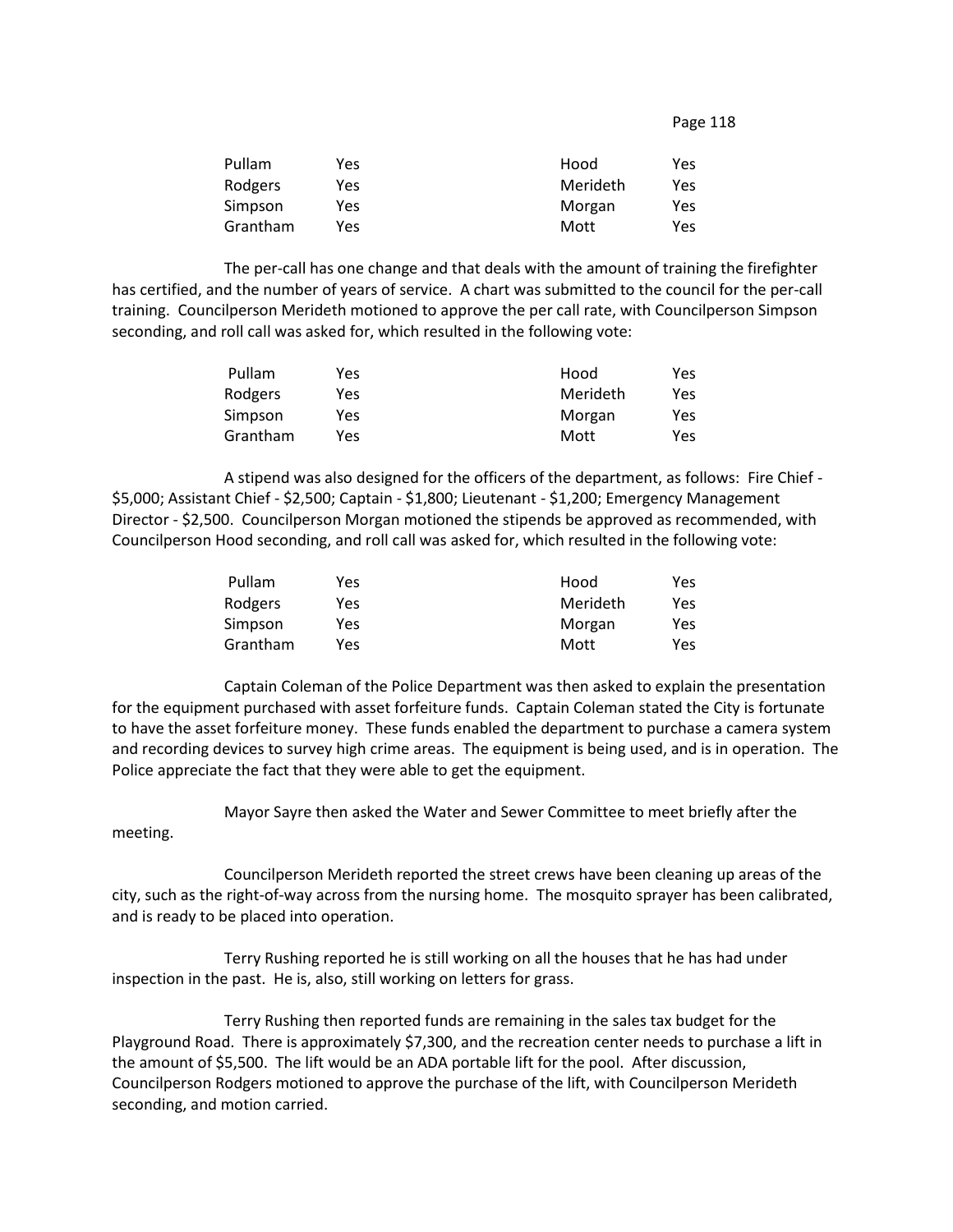Terry Rushing then reported in the infrastructure fund \$140,000 was budgeted for the Bushey Avenue Project, with the contract being let for \$56,000. The Council had previously agreed to earmark \$14,280 for the tennis court parking lot (\$14,280), Patch East  $20^{th}$  (\$7,400), Patch Ward Ave. (\$1,700). Mr. Rushing stated there were adequate funds to purchase air paks for the fire department. After discussion, Councilperson Rodgers motioned to approve the purchase, with Councilperson Morgan seconding.

Mr. Rushing then reported there were adequate funds to purchase police vest (\$6,500) in the remaining funds from the Bushey Avenue project. Councilperson Merideth motioned to approve the purchase, with Councilperson Grantham seconding, and motion carried.

Mr. Rushing reported he needed to connect the generator at the armory, since it would be used in case of a disaster. The cost of the installation of the generator would be \$6,500, and funds remained in the Infrastructure in the Bushey Avenue project. Upon motion duly made by Councilperson Pullam, seconded by Councilperson Merideth, the Council unanimously agreed to allow the installation of the generator.

Mr. Rushing then requested the Council allow painting of the Third Street Water Plant in the amount of \$4,500 from the remaining Bushey Avenue project funds. Councilperson Mott motioned to approve the painting, with Councilperson Pullam seconding, and motion carried.

Mr. Rushing then requested an electric gate be placed at the Industrial Park Water Plant at a cost of \$4,800 from the remaining Bushey Avenue funds. Councilperson Pullam motioned to approve the gate at the water plant, with Councilperson Simpson seconding, and motion carried.

Jana Merideth then thanked the Council for allowing the Government classes to attend the Council meeting. This year she has some of the largest classes she has had in a long time.

Chief of Police Tony Jones reported he is sending five police officers to Washington, D.C. for the Law Enforcement Memorial. The officers will leave on Saturday, and return on the 16<sup>th</sup>. Officers attending the ceremony for Caruthersville's fallen officer – Evan Burns – will be Michael Coleman, Richard Altice, James Beaver, Andy Thrasher, and Chris Callen.

Fire Chief Charlie Jones presented the Council with an update to insert into the Emergency Management Plan. He then asked the Council to sign the promulgation statement, and the Council agreed.

Upon the Mayor presenting the following recommendations for appointment, Councilperson Rodgers motioned to approve, with Councilperson Hood seconding, and motion carried. The appointments were approved as follows:

# **CITY OFFICIALS 2012**

Paul Shaw, Water/Wastewater Manager Donald Jones, Wastewater Plant Superintendent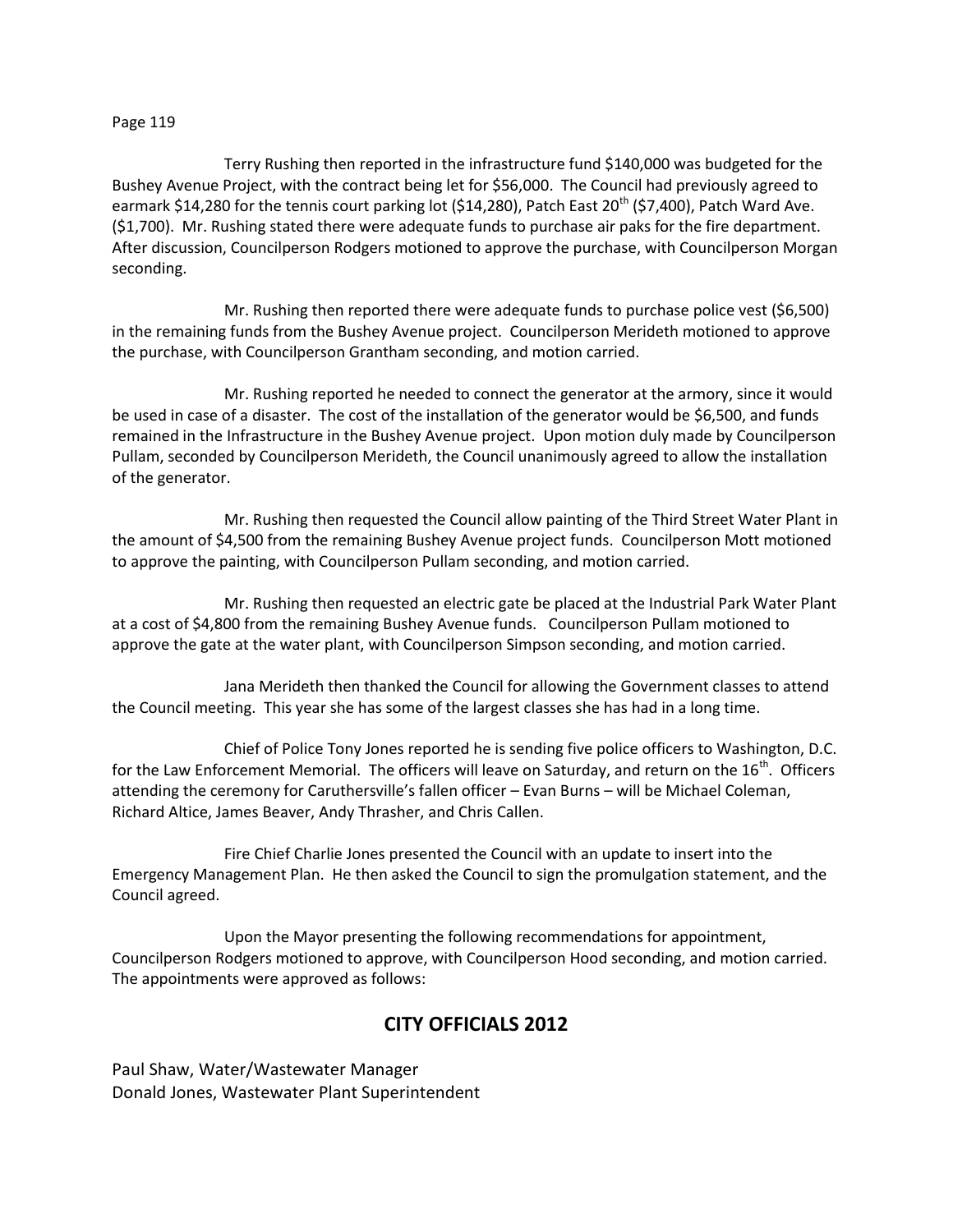James Lane, Water Distribution/wastewater Collection Chief Charlie Jones, Fire Chief Terry Rushing, Operations Supervisor; Building Inspector/Code Enforcement John Chittenden, City Engineer Keith Davis, Parks/Recreation Director Christi Watkins, Court Clerk City Counselor, Lawrence Dorroh Elizabeth Hardesty, Water Department Bookkeeper Melinda Scifres, City Clerk Lawrence Dorroh, Prosecuting Attorney

| Library Board (3 years)                | Recreation Board (3 Years)                                              | Planning and Zoning (4 yrs.)                                                                   |
|----------------------------------------|-------------------------------------------------------------------------|------------------------------------------------------------------------------------------------|
| Karen Clayton<br><b>Brenda Collins</b> | Jamie Young<br>J. J. Bullington<br>Wayne Smith<br>Trina Hollomon        | Pat Cagle<br>Sheila Simpson, Ex-Officio                                                        |
| Board of Adjustment (5 years)          | Tree Board (3 years)                                                    |                                                                                                |
| Harlyn Crayne                          | Sandra Cook                                                             |                                                                                                |
| Housing Authority (4 yrs.)             | Cemetery Board (1 yr.)                                                  | Airport Board 1 yr.)                                                                           |
| <b>Karen Hartung</b>                   | Kathryn Parkinson<br>Polly Lunceford<br>Nancy Luber<br>Elizabeth Cutler | <b>Glen Haynes</b><br>Jack Tipton<br>Dick Reade<br>Denny Callen<br>Baughn Merideth, Ex officio |

Mayor Sayre then asked the Council to approve the Council Committees. Councilperson Rodgers motioned to approve, with Councilperson Grantham seconding, and motion carried. The committees were approved as follows:

## **COUNCIL COMMITTEES**

### **Finance Fire & Police**

| Johnny Hood 757-7561    | Frank Morgan 333-3000                     |
|-------------------------|-------------------------------------------|
| Sue Grantham 333-4272   | Barbara Rodgers 333-1670                  |
| James Mott 333-4912     | Barbara Pullam 333-0426                   |
| Sheila Simpson 333-9898 | Baughn Merideth 333-1973 or 4196/359-4196 |
|                         |                                           |